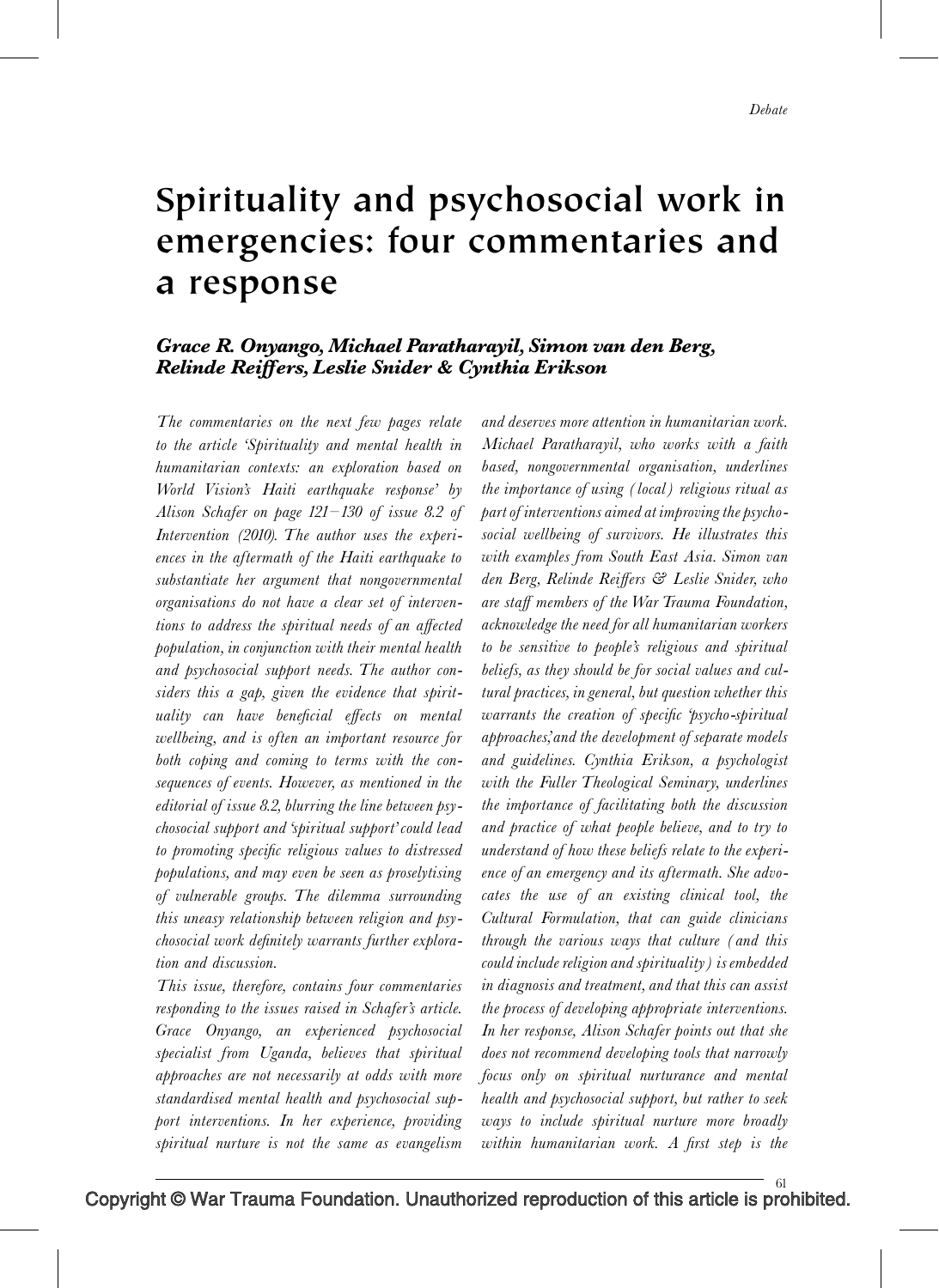ongoing consideration of the pervasive influence of spirituality on wellbeing, and the ways humanitarian agencies can support all aspects of wellbeing, for the survivors of emergencies.

Keywords: mental health, psychosocial support, mental health and psychosocial support (MHPSS), spirituality, spiritual nurture, psycho-spiritual, faith

## Spirituality: a neglected resource in humanitarian work

### Grace R. Onyango

I would very much like to thank Alison Schafer for her paper on the need for spiritual nurture in emergency situations. I have always wondered why an area that is an essential part of people's culture and way of life, is so often neglected within interventions. I also wonder why this topic seems so difficult to discuss, and generates tension and sometimes ridicule, among aid workers. The lack of evidence based research, proving that it works, fuels arguments for not taking spirituality seriously. However, this not a convincing reason to me. Humanitarian practitioners often accept and respect non-evidence based practices. For example, in Uganda aid workers respect, and to some extent encourage, the belief and practice of the Acholi people of stepping on raw eggs as a ceremonial symbol of purification and forgiveness. Yet, humanitarian professionals can be very reluctant to give the same positive and encouraging attitude to using Christian practices.

Spirituality can bring inner peace to affected individuals, and consequently mental wellbeing. This may not be 'empirical' in the scientific sense, but that is not a good enough reason to neglect it. Spirituality should, in my opinion, be given proper attention and focus, as recommended by

Schafer. It is an important resource for people and it can 'hold them together' at their most vulnerable time. When people face adversity, they may automatically find solace in turning to God.

'Spirituality is not something we need to pump into our children as though it were nitrous oxide at the dentists. Like oxygen it is freely available to each of us at every moment of life. Spirit is in every breath we draw and so is spiritual nurture' (Fitzpatrick, 1994, quoted in [Youst et al., 2006\)](#page-12-0).

People do not need to be told, nor forced, to do this. People seek to understand what is happening, often beyond human explanations. For example, it is often beyond human explanation for an individual to understand why other people died, yet he/she survived.

My reaction focuses on two points: firstly, whether spiritual approaches are at odds with more standardised mental health and psychosocial support interventions; and secondly, the notion that providing spiritual nurture may amount to using aid to promote particular religious views. I will restrict myself to the use of 'spirituality' and not use it synonymously with 'religion'. The term 'religion,' which is composed of beliefs, rituals and practices, tends to elicit some resistance and hardness of heart to those who do not take it as important in a person's life.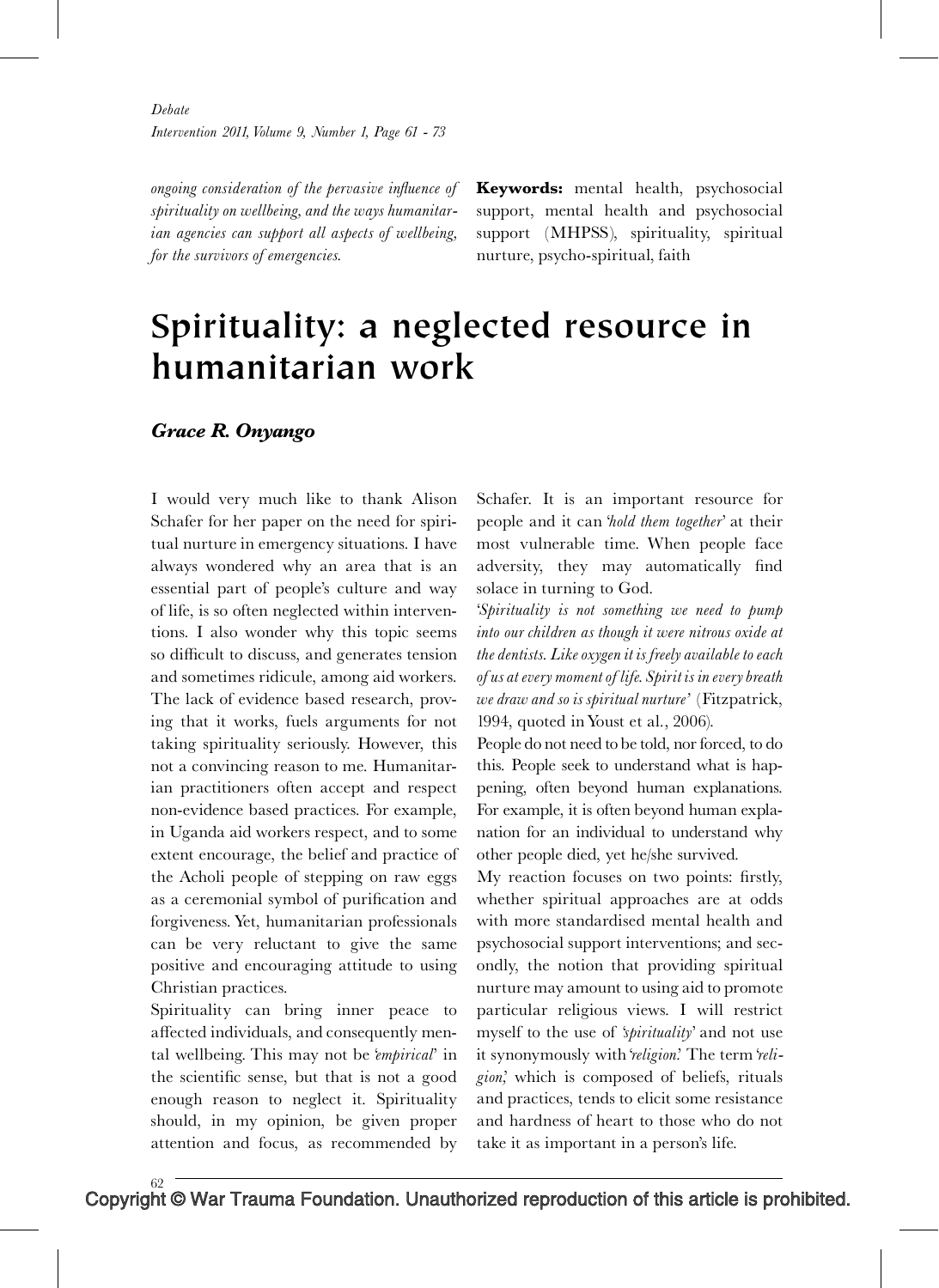We need first to understand 'spirituality'. Spirituality goes deeper than simple human understanding; what connects one with their deity occurs at a deeper level, beyond simple human interaction. A study by the Center for Spiritual Development InstituteinChildhoodandAdolescence (Roehlkepartain, 2008), documented what youth in 17 countries, in different parts of the world, said about what spirituality meant to them;

'Being spiritual is knowing yourself' (Gaurav, India);

'Being spiritual is believing in things that are not real, intangible, that cannot be perceived by our senses, but that you know exist' (male, 14. Peru). Spirituality is actually an inner resource that helps a person cope.The best that humanitarian aid workers can do is to work with local religious leaders to provide spiritual counselling and guidance in a culturally appropriate way, and to help the person to reconnect with their deity for answers that may not be readily provided anywhere else.

I believe the core of spiritual nurture is to help to provide meaning to life, and thereby also provide hope for the future. Hope thrives in the midst of emotional and mental stability, supported by the surrounding environment in which the person lives. Irrespective of what people believe, if they find meaning in life, and have hope, this will positively affect their mental health, wellbeing and the desire to survive. Spiritual nurture and mental health and psychosocial support (MHPSS) interventions have to be provided hand in hand, considering the person's history and how the individual's response to the current event presents. A person may reconcile himself/herself spiritually with what happened, and yet that person may still have mental health issues, such as lack of sleep or eating disorders, that require tailored interventions. The family and the community (including faith leaders) should continue to give the necessary support to pro-

tect against emotional disorder by providing coping options, but at the same time, mental health providers should assess and act on cases that may require tailored interventions. A person who is in distress requires holistic support. Segmenting human needs and prioritising some needs over others may actually cause more harm than good. I wonder what happens when people, who are used to turning to spiritual practices in times of adversity, are assisted by international humanitarian workers with predefined ideas about what is needed? If aid workers fail to assist vulnerable people to connect with their spirituality, are we not thereby precipitating mental problems?

Spiritual nurture could be very basic, for example, providing space for people to have some time of reflection with their God, and not to be burdened with undue questions or overprotection. It can also include encouragement to hold on to what they believe in, and not to lose hope. People to draw strength from the reading of holy books and other spiritual literature, and it is important to facilitate access to these resources.

My second point relates to the concern that Schafer expresses about what would happen when faith based organisations offer psycho-spiritual support to people of their own faith only. Indeed, this would present an ethical issue, as it may be discriminatory. In the aftermath of emergencies, one role of faith based organisations (such as World Vision) could be to inform and educate others about the importance of providing spiritual nurture to the affected population. Such nurture should be provided as is practiced, in the faith of the survivors. All organisations should work with local spiritual leaders to ensure that people receive spiritual nurture in their own way.

Of course, faith based organisations should not compromise their values. They should declare who they are, and do what is ethically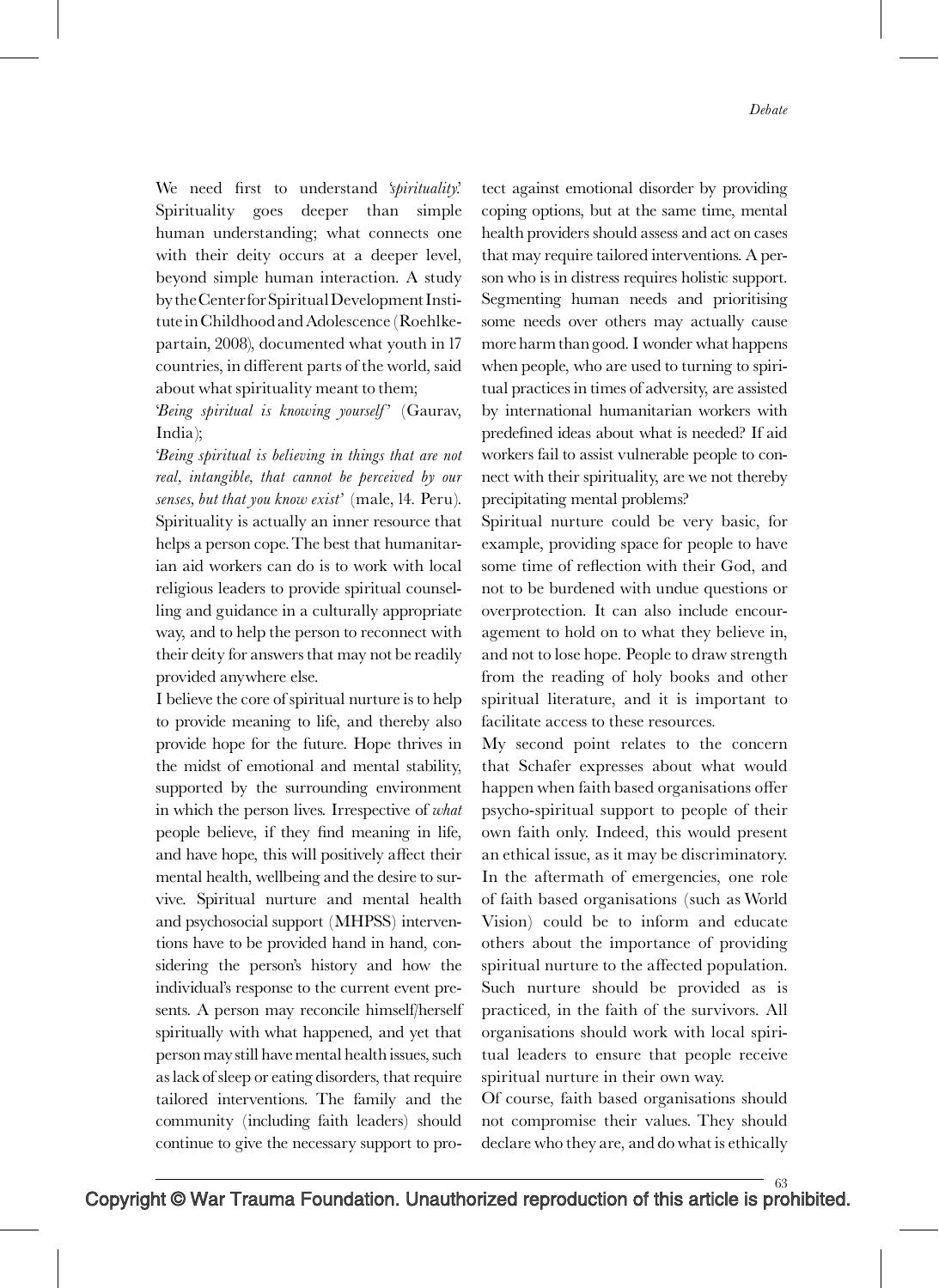bestandintheinterestofall survivors,without losing their identity. Spiritual nurture is not the same as evangelism. It should help to reinforce resources that are already present within the affected individuals, families and communities. As in any situation, there may be some people who will be influenced, or inspired, by the way faith based organisations do their work. However, that is not a reason not to do this work!

This leads, naturally, to the issue of the lack of appropriate psycho-spiritual materials for use in emergency situations. I believe it is not possible to create universal materials. Every situation is unique, due to differences in cul-

ture and beliefs. We need to develop frameworks through which spiritual nurture and MHPSS could be provided, but not to develop the content of these materials. Aid workers should listen to the local population and respond according to their needs, as far as is possible, and involve them in decisions regarding the form of spiritual nurture to provide.

Grace R. Onyango holds a Masters Degree in counselling psychology and is a psychosocial consultant. She worked with World Vision International (Uganda) from 2002 to 2008. email: [robonyango@yahoo.com](mailto:robonyango@yahoo.com)

## Psycho spiritual interventions in psychosocial care

### Michael Paratharayil

The article by Alison Shafer highlights the need to integrate psycho-spiritual dimensions into humanitarian interventions. While I appreciate the overall conceptual frame-work, I am unsure whether it is appropriate to use the terms 'religion' and 'spirituality,' synonymously. While religion implies rituals and religious practices (while facilitating spiritual development), spirituality expresses more of a *'state of wellbeing*.' It should be important to identify certain religious practices, within the context of disasters that strengthen psychosocial wellbeing. In any case, it is important to identify and prioritise certain types of cultural practices that are embedded in religious beliefs. Each religion has its own practices when it comes to the rituals associated with death,

grief and bereavement ([Parkes, Laungani &](#page-12-0) [Young, 2003\)](#page-12-0). For example, my experience of working in Sri Lanka has highlighted the importance of designing religious rituals as part of psychosocial interventions ([Parathar](#page-12-0)[ayil, 2005\)](#page-12-0). After the Tsunami, some community members felt guilty that they could not give last rituals for the dead, nor the subsequent memorial services within one month of their deaths. People from all four main religious groups in the country; Buddhists, Christians, Hindus and Muslims, felt the need to organise such rituals and memorial services. It was also important in ensuring the wellbeing of the survivors, as there were rumours of 'souls wandering around' in the villages. Some community members were even afraid to go out 'fearing for ghosts.'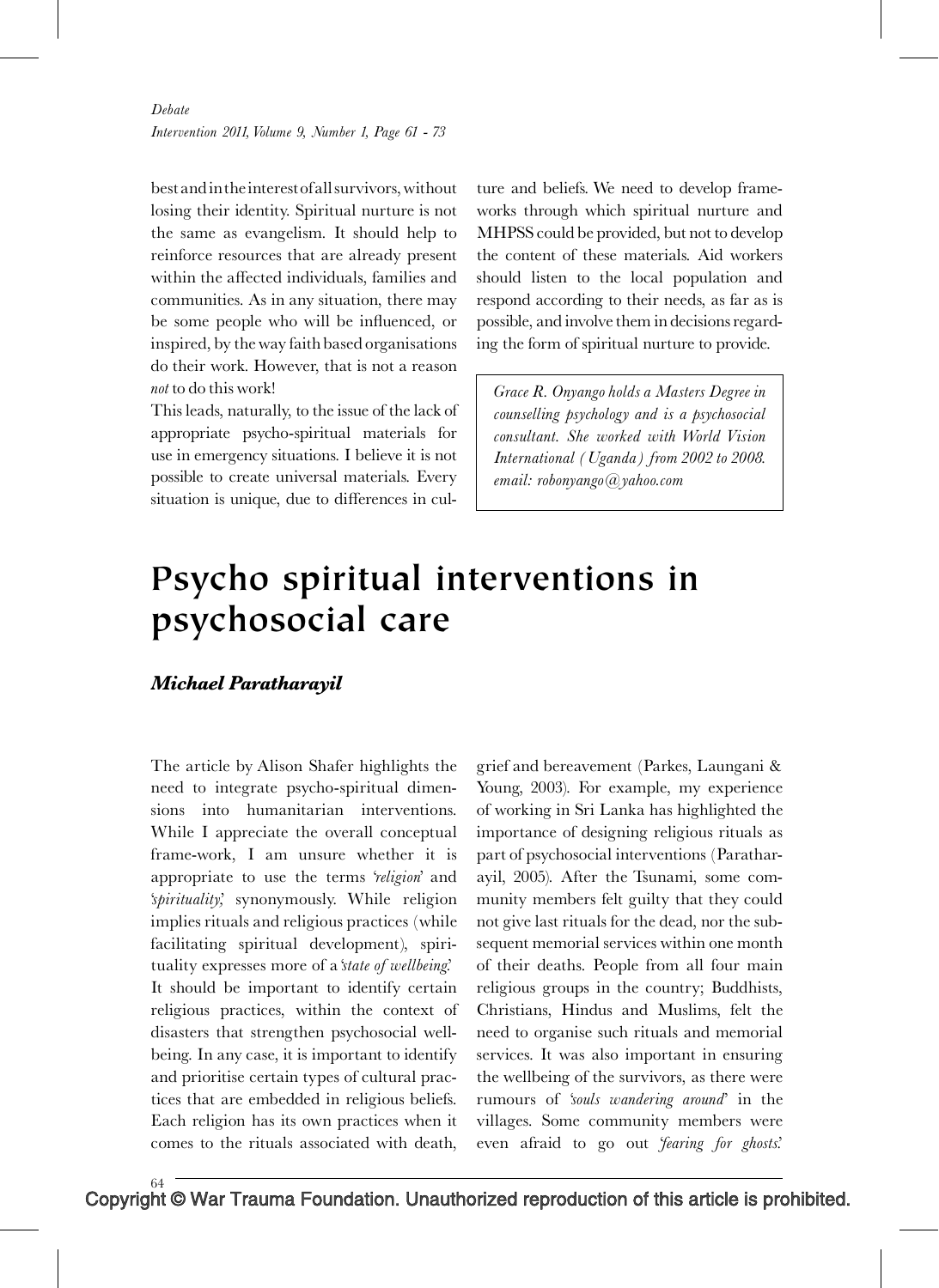The need to organise some rituals was prioritised during focused group discussions. This resulted in designing interventions with some national secular organisations that were funded by a faith based organisation, as part of the early psychosocial interventions.

I would like to share and discuss the experiences in the Philippines after typhoon Durian (Reming) in Bicol in 2006. During discussion with the community members at the evacuation centres, two weeks after the typhoon, some community members said they were afraid to go out at night. They heard screaming and crying, and some expressions, such as; 'it is not yet the time for me to die? The common perception was that 'dead souls were wandering around' in the villages. Within focus group discussions, it was revealed that none of the dead had received their last rituals. Both Catholic and Muslim Philippinos believed that the last rituals would have helped the departed souls to rest in peace. Memorial services, such as a memorial mass and a blessing of the sites where people were 'buried' under the rubble, as well the sites of landslides, would have given the survivors the feeling that they carried out their obligations to the departed souls. Organising these rituals involved financial resources, and some planning. Most of the survivors did not have resources, nor were they in a mental state to carry out the planning. National nongovernmental organisations (NGOs), with funding of a faith based international NGO (INGO), organised these community rituals and memorial services in different locations in Legazpi town, as part of the early psychosocial interventions.There were no 'hidden religious agendas' in these interventions. This project was implemented and managed by national, secular, NGOs. A total of 1800 people benefited directly from these interventions. During the service, there were opportunities for the community members to share their grief and to listen to the experiences of others.

''The sharing facilitated by the religious leaders helped the surfacing of fear, state of shock, grief after the loss of family members and relief to some when they were under the shock of the destructive typhoon.The blessing of the missing and the buried victims at the site had, at least, alleviated some of the negative feelings and pessimism about the future; some felt that they were able to recognise the healing power of spiritual interventions'' ([Cope](#page-12-0) [Foundation and Coastal Core, 2007\)](#page-12-0).

The impact of these interventions had a profound impact on the communities. During focus group discussions, the community members reported that after having organised the memorial services, they never heard the crying or screaming in the night again. Though it is hard to verify these observations, it is clear how significant religious rituals were for the psychosocial wellbeing of the survivors. The positive impact of psycho-spiritual interventions, especially in the Buddhist transcendental meditative methods, was also observed in Burma/Myanmar after Cyclone Nargis in 2008 ([Paratharayil, 2010\)](#page-12-0).

Michael Paratharayil works as the regional emergency manager for Central and South East Asia, and the Middle East in the Humanitarian Division in Christian Aid, London. He has completed his Ph.D. in public health. He has also managed humanitarian and disaster risk reduction programmes in more than 20 countries in Asia and Africa.

email: michaelparath@gmail.com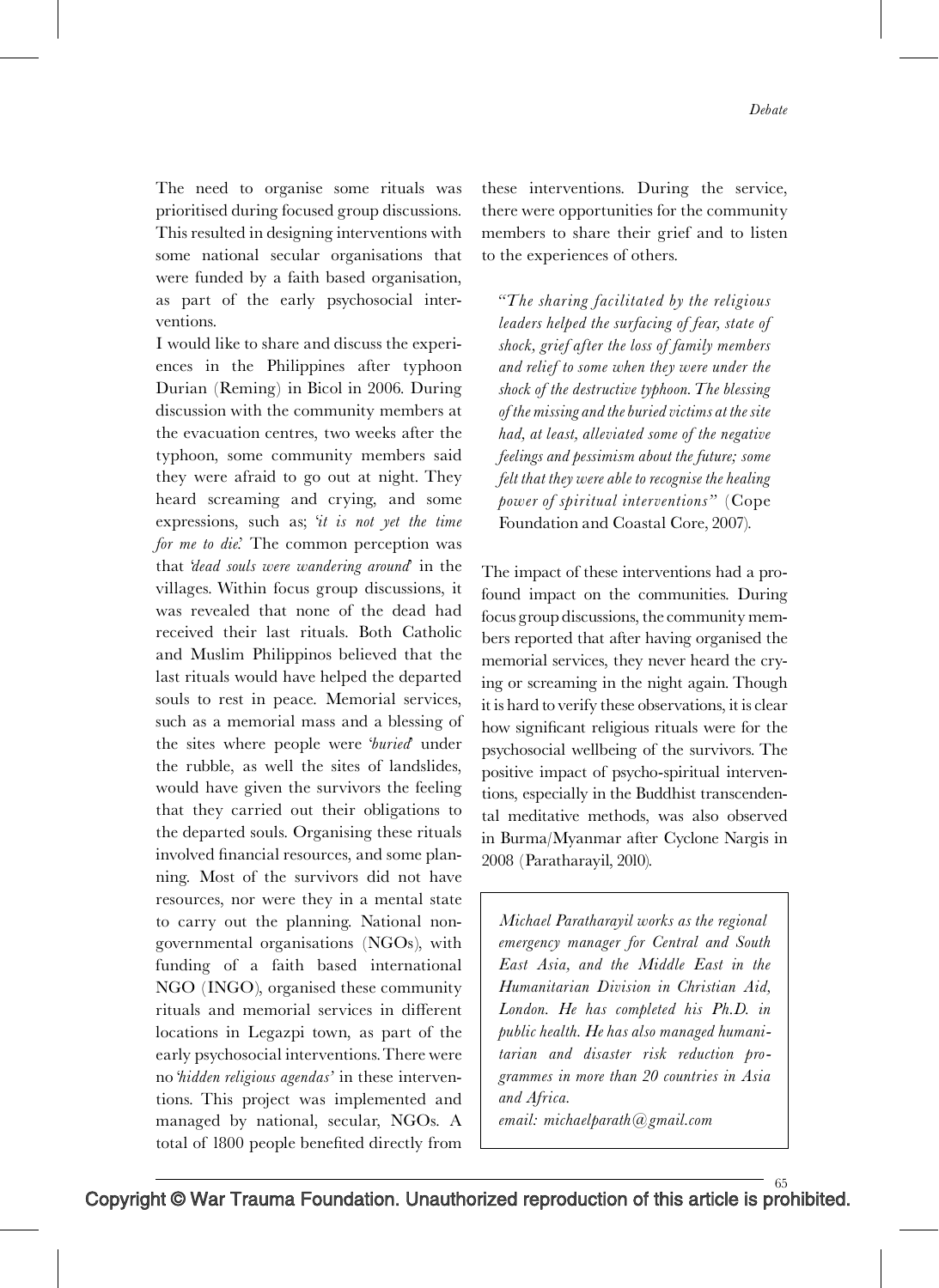# A 'psycho-spiritual approach': beyond the mental health and psychosocial support humanitarian mandate?

### Simon van den Berg, Relinde Reiffers & Leslie Snider

Alison [Schafer \(2010\)](#page-12-0) wrote an intriguing exploration about the relation between religion, spirituality and humanitarian intervention in what she calls 'spiritual nurture' and 'psycho-spiritual' approaches to mental health and psychosocial support (MHPSS) in emergencies. The article also raises the question of policy relevance, and the need for guidance in psycho-spiritual approaches for all humanitarian actors and organisations, faith based or not. Additionally, the article discusses both the advantages of psycho-spiritual, faith based MHPSS approaches, as well as cautionary tales about their effectiveness and appropriateness in humanitarian settings, judging them according to international guidelines ([IASC, 2007\)](#page-12-0) and codes of conduct (IFRC/ ICRC, 1994).

In our team at a non faith based, psychosocially focused NGO, the article provoked a discussion on some basic questions about the spiritual and religious aspects of human recovery from terrible events, and what this might mean to our approaches. In particular, is the Schafer article recommending ^ by coining the phrase 'psycho-spiritual approach' and by advocating additional guidelines  $-$  to create a new discipline within our existing MHPSS humanitarian frameworks? Will this add value to existing frameworks, or will this add unnecessary

complexity and intrusion into natural, personal and communal healing paths? In reflecting on this issue, we would like to further explore the following questions:

- 1. What are we really talking about when we use the terms: 'religion, psychospirituality, MHPSS'?
- 2. What does it require of us, as psychosocial, humanitarian aid workers?
- 3. What should we do about it?

#### What are we really talking about?

In the MHPSS field, we have faced challenges in finding a term, phrase or definition to describe the spectrum of what we do and *believe in*, particularly in gaining legitimacy with 'non believers' amongst our humanitarian colleagues. We have worked a long time to demystify and label processes that are very personal and intimate in their nature, and that relate to feelings, beliefs, thinking and capacities, during times of great human suffering or in the face of inhumane experiences. Even while we work to simplify and explain what it is we do, it is useful to keep in mind that our work with the 'psyche' of people and communities, finds its roots in 'spirit.'

Although Schafer initially provides separate, clear definitions of 'religion' and 'spirituality',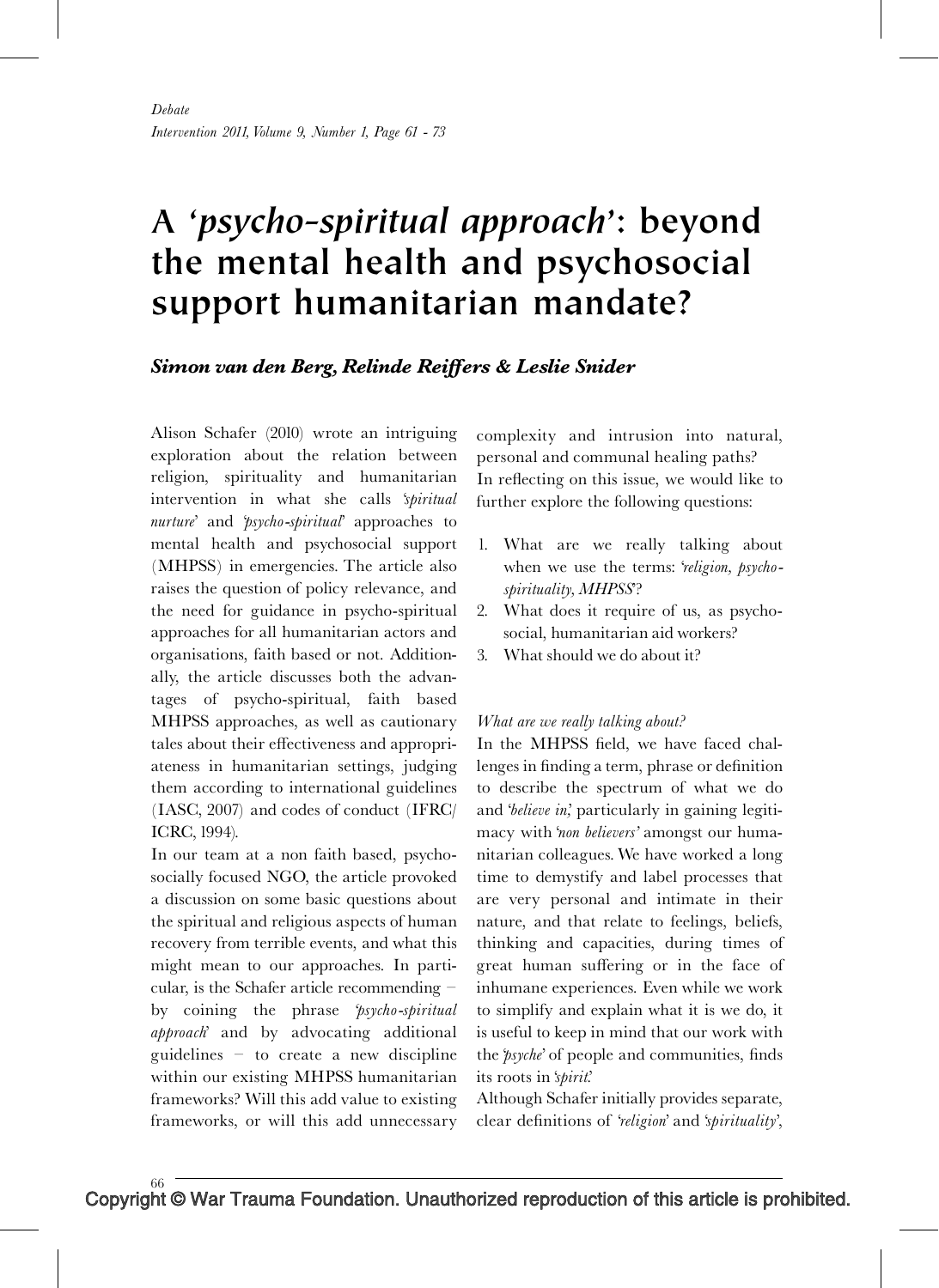she chooses to lump them together in her discussion of the diverse traditions and beliefs within the Haiti context. We think differentiation is needed. In our view, 'religion' refers to a system of beliefs and practices, and involves membership in an organisation or group with specific rules of observance and conduct for the members of their community. We feel 'spirituality' involves the personal ways people appraise their lives and the world, attribute meaning and value, relate to themselves, their 'deity'or other people, and strive for balance in their souls, as well as peace of mind. Religion is one of many vehicles for the realisation of one's spiritual life, and may also serve other functions related to social and political order, beyond an intimate spiritual relationship.

Both religiousness and spirituality are used to understand and attribute meaning to life situations, and can be particularly relevant for people facing major life events such as conflict or disaster. Making meaning of life itself is an important human process in growth, development and recovery from stressful life events, whether or not people ascribe to a 'religious' or 'spiritual' identity. Personal reflection may, or may not, acknowledge religious or spiritual dimen $sions - it$  is not solely within those domains.

#### What does it require of us, as psychosocial, humanitarian aid workers?

Another question that the Schafer article raises for us is whether or not the available evidence supporting religious and spiritual nurturance and mental wellbeing is a sufficient argument to create a new paradigm within the framework of humanitarian action? All humanitarian action, by definition, has to recognise and deal with religious or spiritual diversity. Humanitarian

workers and helping activities will certainly be more effective when they demonstrate sensitivity and empathy to people's religious and/or spiritual beliefs, social values, feelings and cultural mores. However, the creation of 'spiritual nurturance'or 'psycho-spiritual approaches' to MHPSS implies something further; a new discipline or paradigm that would lead to development of models, guidelines for do's and don'ts, and perhaps even necessitate judgment of the quality and appropriateness of some local practices and traditions.

This is potentially dangerous territory. Are we in a position to recommend religious or spiritual dimensions to healing and recovery, in the same way we advocate exercise, getting enough rest and avoiding excessive alcohol? Even what seems like simple and practical advice  $-$  'talk to loved ones about your  $experience'$  - is laden with cultural and social complexity within various contexts, and reveals itself to be grounded in more 'Western' ways of behaving.

Schafer's well thought out recommendations raise important issues, such as how to encompass and honour various beliefs and religions, and to adhere to the simple existing rules of conduct that guard against furthering political or religious agendas of certain groups. However, the recommendations begin to read like the basis for a new set of guidelines that she feels may be needed for this newly defined field. For example, she suggests that *'agencies* wishing to partner with local churches and spiritual nurturing activities need to assess the MHPSS needs in those communities and congregations, and suggests that faith based agencies, in partnership with local religious groups, ascertain where they would like to focus in the Inter-Agency Standing Committee (IASC) intervention pyramid.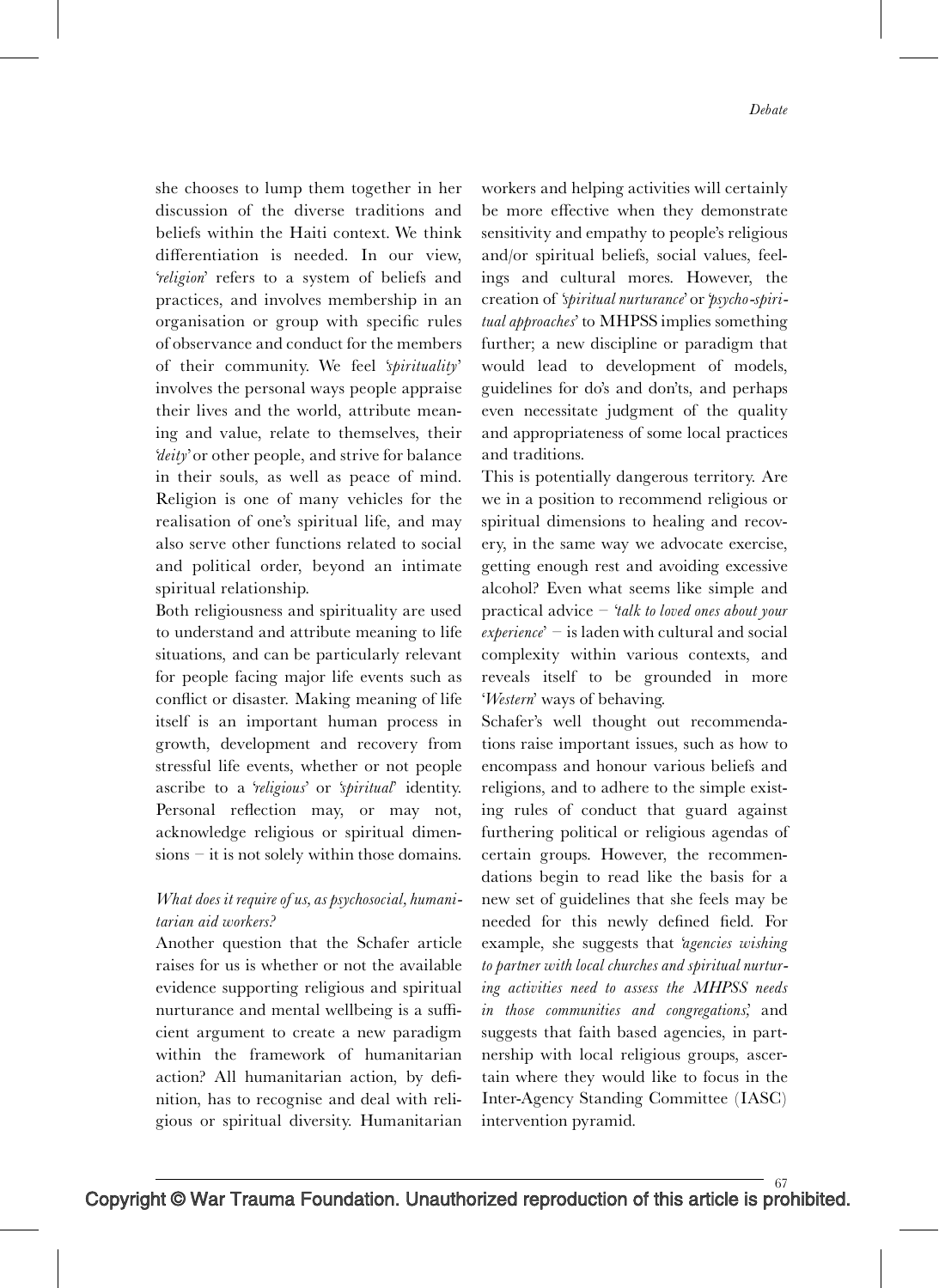These recommendations require careful consideration, as they also imply a need for standards by which to judge the quality of religious and spiritual organisations, and the appropriateness of partnerships with humanitarian organisations based on inclusion and neutrality. How will we judge what is appropriate and effective among the range of possible belief systems and practices in these circumstances? What about the role of traditional healers or fundamentalist organisations? In a personal example, one of the authors worked in a psychiatric hospital on a Navajo reservation in the U.S. One night, a young female patient was involuntarily admitted for violently attacking her family.The family, however, was vehemently opposed to her admission to the hospital and insisted she be released for a *sing* (ceremony) to be performed by the medicine man. How could we, as mere mental health professionals with the limitations of our own training and paradigms, be able to judge the potential impact of this intervention, its quality, its appropriateness and its safety for this patient?

Furthermore, the creation of a new paradigm or framework of 'spiritual nurturance' or 'psycho-spiritual MHPSS approaches' may have other consequences. The inherent tenets of religious traditions and spiritual beliefs can potentially be a great asset in collective recovery (providing a framework for creating meaning, hope, transcendence and restoring social bonds). However, they can also be a detriment where those tenets are in conflict with personal journeys of recovery, understanding and meaning from traumatic events, or where people do not share religious backgrounds. Therefore, faith based humanitarian organisations by communicating their faith based character or origin, might be at some risk of countereffectiveness in providing MHPSS interventions.

Schafer further mentions the risk of exclusion and discrimination. All humanitarian organisations want to avoid the potential danger of imposing a value or belief system that may not resonate within the local culture, or may even hamper the restoration of treasured rituals and practices. For example, forgiveness and reconciliation, as values often felt to have religious origins, can be interpreted and applied in strikingly different ways in different contexts, such as the aftermath of natural disaster versus post conflict settings characterised by organised violence (e.g., territorial occupations, genocide, gender based violence).

#### What should we do about it?

Considering such dilemmas fully brings to the fore the real task of realising our own implicit values as humanitarian workers or organisation, and the equal, opposite risk of ignoring the spiritual and religious dimensions in our work. The question for our team remains, however, what should we do about this issue, if anything? Are new guidelines, models, paradigms and assessments needed? Are we taking on too much responsibility for judging and vetting appropriate models for social behaviour and healing within world contexts? What exists within our professional knowledge and good practice models that can inform this issue?

Careful assessment of religious and spiritual beliefs and practices is indispensable to mental health and psychosocial support work, particularly in achieving its claims to healing and recovery of individual and collective levels. We need to be aware of these dimensions, to understand how communities are locally organised, not only as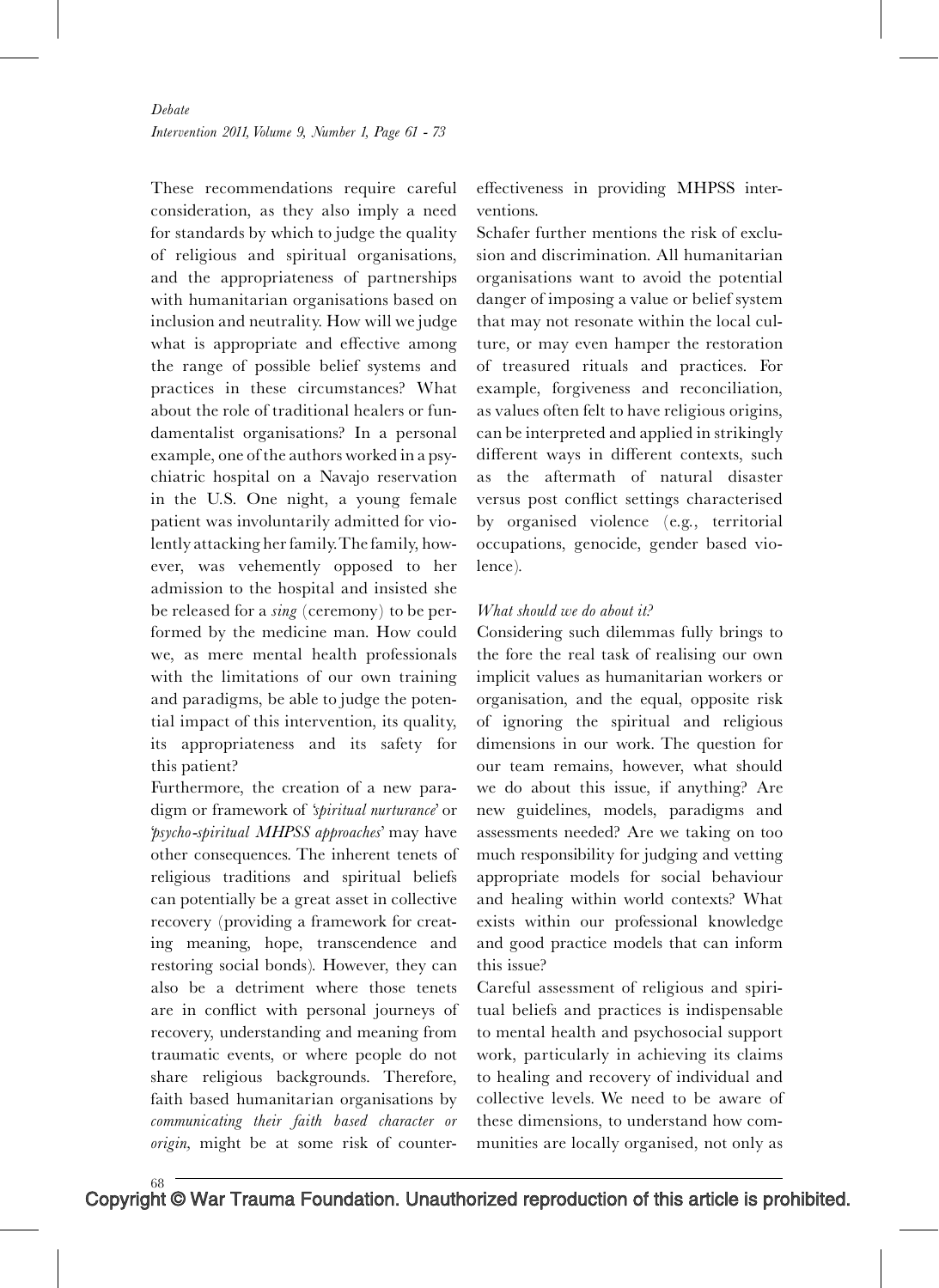an informed entry into these community structures, but as a necessary ingredient in establishing helping contact with people in need, and thereby provide appropriate support to individuals and groups healing in the aftermath of extreme events. However, we also feel that awareness of these dimensions is less a matter of religious or spiritual competence, than of good humanitarian and clinical therapeutic practice.

For guidance, we feel we need look no further than our own professional or clinical skills training, competence training in intercultural relations and good humanitarian practice ([Hofstede & Hofstede,](#page-12-0) [2004\)](#page-12-0). A clinical skill training involves awareness of, and setting aside, one's biases in order to meet individuals, wherever they may be found. Competence in intercultural communication situations prioritises meeting others as individuals, and not primarily as representatives of a different culture (risk of apriori stereotyping), or requiring detailed knowledge of the beliefs within different cultures. In a similar vein, good humanitarian practice necessitates an understanding of people in their current context, with neutrality and with respect for their needs and priorities. Perhaps we are really talking about the ways in which we encounter people, in vulnerable situations and in the midst of huge changes in their own reality, without judgment and without prescribed notions of how that person will find their way to recovery.

In sum, we thank Alison Schafer for her thoughtful writing of an issue that has myriad dimensions in local humanitarian contexts. Her article served as an important reminder to us of the need to reaffirm existing professional ethics of do no harm, and good practice guidelines that inherently relate to our interface with myriad personal and local healing paths, especially those relating to 'religious and spiritual nurture'. There is a value in the brevity and simplicity of the existing guidelines and practice principles that we need to review and emphasise, while avoiding guidance that may limit, misinterpret, exclude or misunderstand beliefs and processes outside our realm of expertise.

Simon van den Berg is a social psychologist, retired senior trainer/consultant, now volunteer project monitoring attheWarTrauma Foundation.

Email: [s.vandenberg@wartrauma.nl](mailto:s.vandenberg@wartrauma.nl) Relinde Reiffers is a cultural anthropologist,  $human$  assistance  $MA$ , and programme officer at the War Trauma Foundation. [Leslie Snider is a psychiatrist, MD, MPH,](mailto:s.vandenberg@wartrauma.nl) [and head of programmes at the War Trauma](mailto:s.vandenberg@wartrauma.nl) [Foundation.](mailto:s.vandenberg@wartrauma.nl)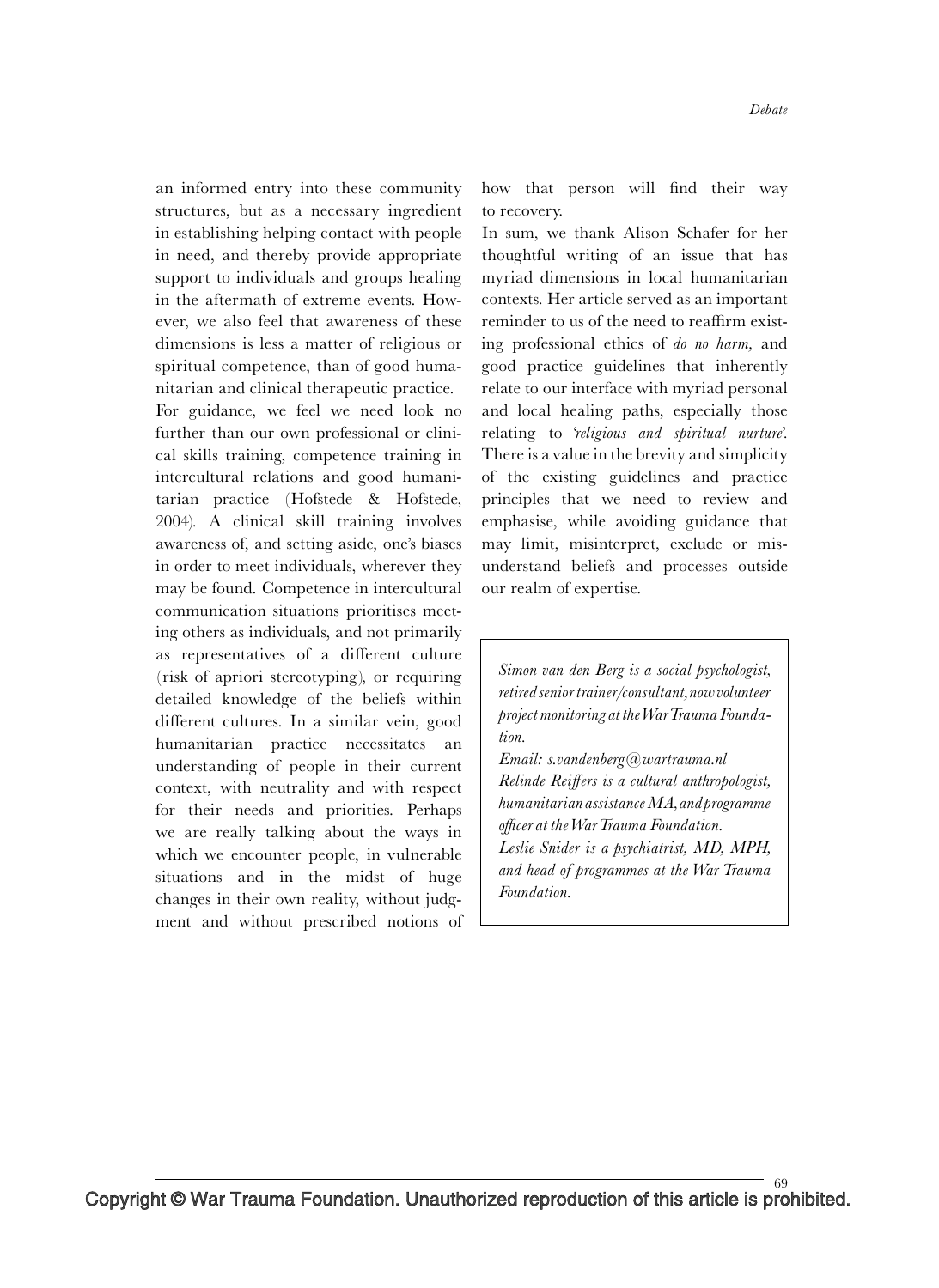## Incorporating religious and spiritual needs into psychosocial programmes

### Cynthia Erikson

Alison Schafer's (2010) article, 'Spirituality and mental health in humanitarian contexts: an exploration based on World Vision's Haiti earthquake response' offers an insightful set of questions for the aid community to consider when it seeks to respond to the spiritual needs of a community in crisis. She also risks articulating issues of ethical practice, and personal or organisational agendas that need to be part of the dialogue. This response offers some points of challenge, as well as proposed tools for the ongoing task of developing interventions that can be relevant for a specific religiocultural context.

A first point of challenge is our tendency to use the terms 'religion' and 'spirituality' as synonymous. While I understand the reasons why we, as mental health professionals, do this, there are ways that this contributes to the confusion of boundaries and roles for care professionals. We can talk about a mental health or psychosocial programme wanting to contribute to the 'spiritual health' of a person; in this way we are suggesting that any individual has the potential of spiritual awareness or a sense of something that transcends her or himself (whether that be nature, ancestors, spirits, God, gods, or another sense of divine). However, when the term 'religion' is added to the conversation, there is a particular set of beliefs, rituals, doctrines, and behaviours that can be associated with a particular religion, with a particular

history, in a particular cultural context today.

Another point of challenge is to look specifically at the boundaries of service or care. If a faith based organisation wants to 'engage in the spiritual nurture' [\(Schafer, 2010\)](#page-12-0), would that only be in a general framework of acknowledging the spiritual dimension of community life? Or would leaders from various religious groups in the community be asked to facilitate certain practices? We must be careful that we do not dissect certain practices from their religious or spiritual roots and 'prescribe' them as mental health interventions. The practice is part of a system. For example, in the study of coping inTibetan Buddhists who were torture survivors, meditation was discussed only within the context of Buddhist philosophy as a whole ([Elsass & Phuntsok, 2009\)](#page-12-0).

For the last 20 years, I have been learning and teaching within a context that emphasises the 'integration' of psychology and theology. Since its founding in 1965, The Graduate School of Psychology at FullerTheological Seminary has been training mental health professionals to consider religious and spiritual strengths, and risks, within their ethical and evidence informed treatment of clients. While the training model at Fuller is based on the American Psychological Association's model of accredited programmes, I believe that there are some tools that may be helpful in formulating models for incorporating religious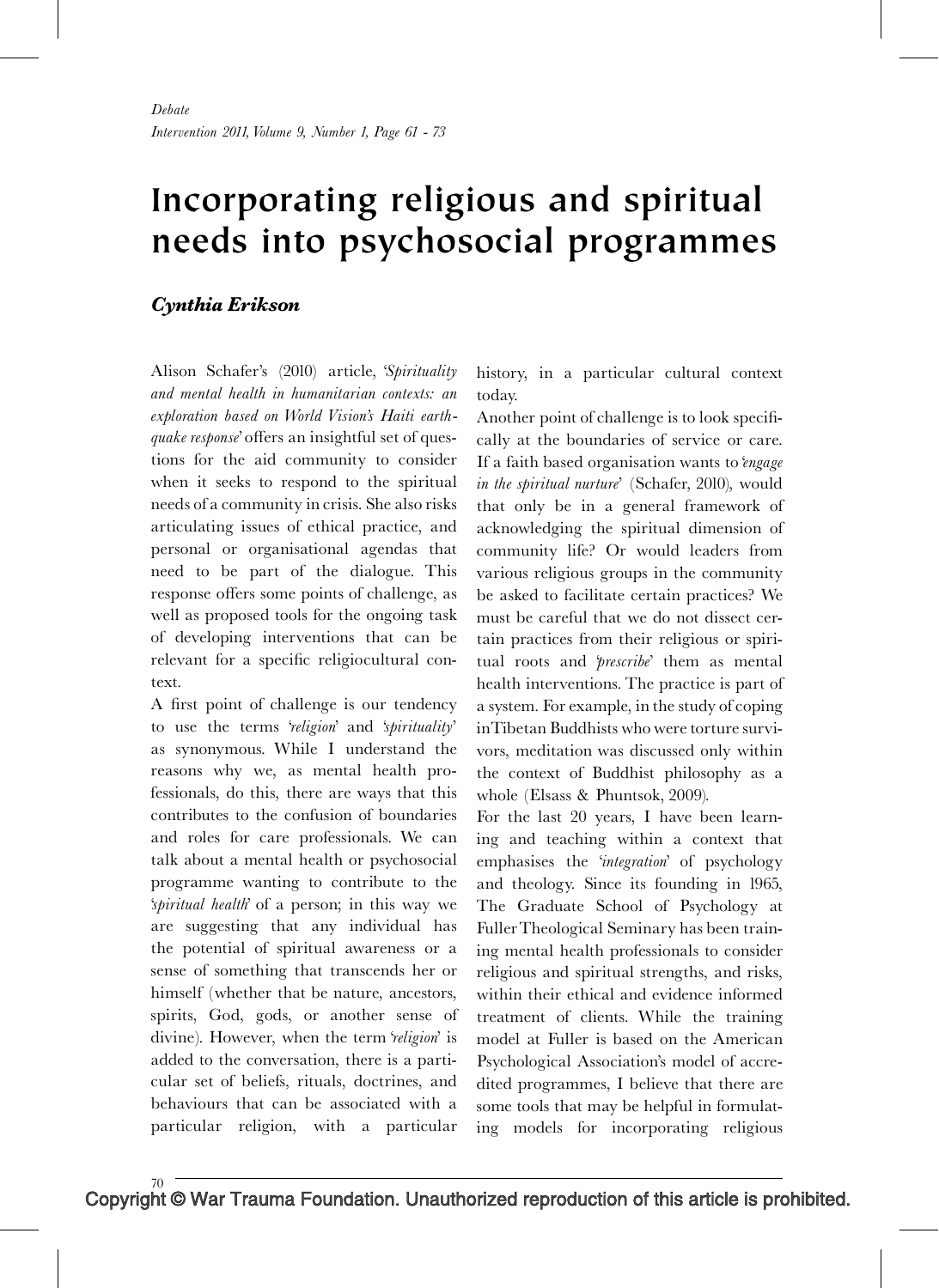and spiritual needs in psychosocial programmes.

First, at the risk of being too simplistic, I believe that the role of mental health and psychosocial interventions is to facilitate the conversation and practice of what people believe, and to increase the understanding of how these beliefs intersect with their experience of the crisis in their community. This is different from, *telling people* what to believe, or prescribing spiritual practices as an intervention. One way to conceptualise this difference is to consider the benefit of creating a spiritual narrative ([Wilson &](#page-12-0) [Moran, 1998\)](#page-12-0). What did the individual, family, or community believe about the world, the divine, or spirituality prior to the crisis? How were those beliefs enacted in the local context? What were the beliefs during the event? What have been the beliefs and behaviours after the event? This is a type of assessment, but it is also a type of intervention. Allowing the story to be told can create an opportunity to identify how these beliefs and rituals may have contributed to resilience, and how they may be further utilised. A narrative such as this may also reveal ways that religious or spiritual beliefs and behaviours have contributed to harm that the community has experienced.

Another tool which may be beneficial to the development of interventions, is the framework of the Cultural Formulation ([American Psychiatric Association, 2000\)](#page-12-0) which has five sections outlined to guide a clinician through the various ways that culture is embedded in diagnosis and treatment. We could adapt this existing formulation to generate hypotheses about how religiocultural context may be considered, and integrated into psychosocial interventions. The model of the cultural formulation is consistent with the IASC Guidelines

([IASC, 2007\)](#page-12-0) description in Action Sheet 5.3 on collaborating with local religious leaders to understand the religious and cultural meaning of the community event and necessary healing.

The formulation begins with the designation of the 'cultural identity of the individual.' Religiocultural identity is more complex than simply a stated religious tradition; it can mean many different things depending upon the intersection of other identity issues: ethnicity, culture of origin, region, gender, sexual orientation, disability, etc. So, while we need to ask the general question of the religiocultural identity (or identities) of the community, we also need to ask whether there are subgroups that may have different experiences or identities.

Next, the cultural formulation requires that the clinician identify 'cultural explanations of the individual's illness.' How does the religiocultural identity inform the community's perspective of what is wrong? Does the community believe that the earthquake is Allah's punishment? Does a family believe that God rescued them from their attackers, but feel guilty and burdened for not fighting back? It is important to recognise how deeply embedded religious ideals or doctrines can be in the definition of tragedy and its aftermath. Particular individuals, families, or communities may also hold beliefs that are not normative within the local, larger religiocultural context.

The third section of the cultural formulation is 'cultural factors related to psychosocial environment and levels of functioning,'and mental health professional needs to evaluate the unique religious network that may be available to the community, family, or individual within that. Is this network a support system? Who is the leader? What activities or rituals are available to respond to the community's pain? Is the religious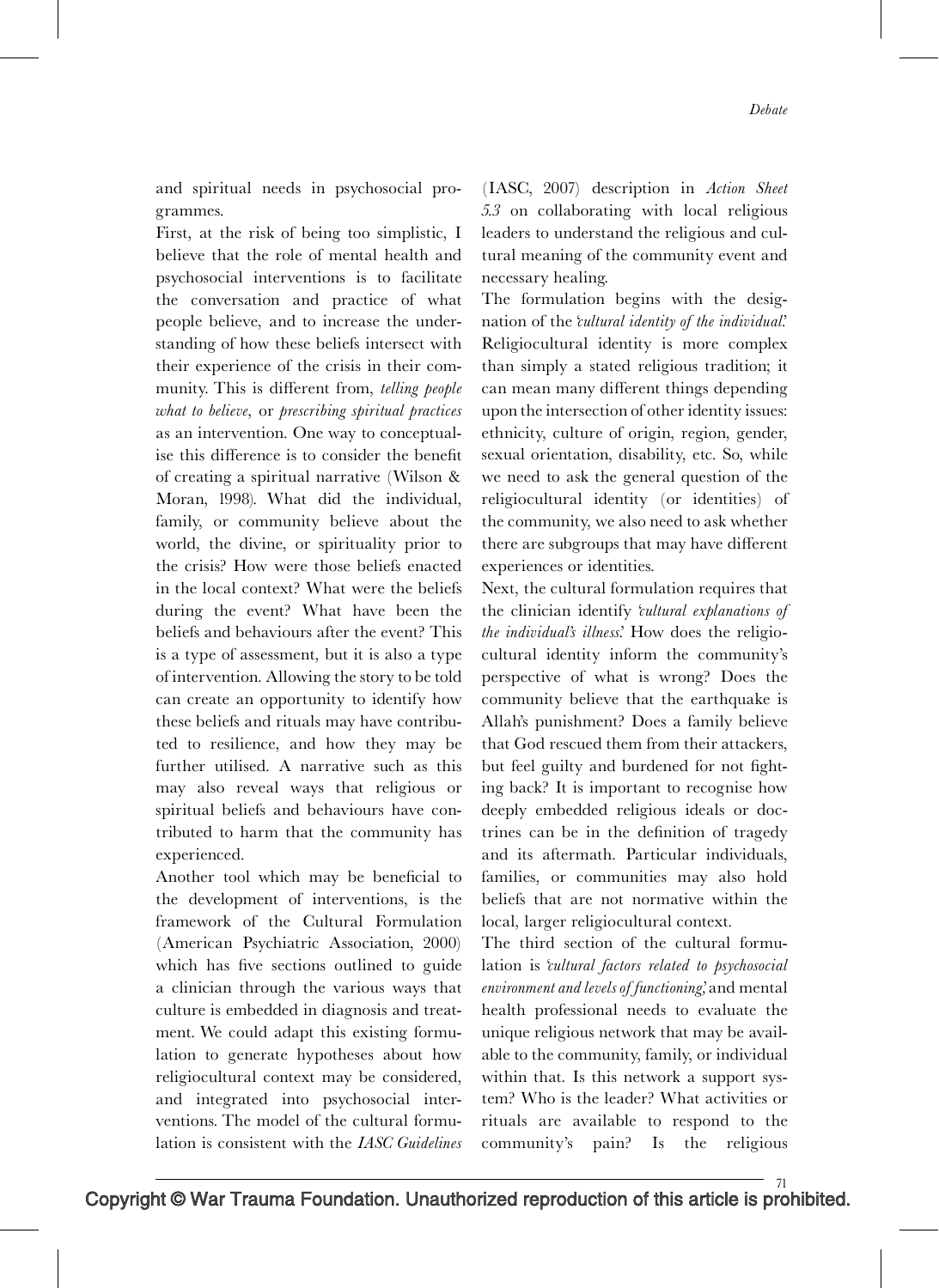community actually contributing to the problems? Has the religious community been damaged by the impact of the crisis? Is the loss of this religious network an added stressor, rather than a source of resilience? Does the religious community facilitate a care giving network, and/or does responsibility within the religious group burden the members?

One area of the Cultural Formulation, which may often be overlooked, but is critically important is the 'cultural elements of the relationship between the individual and the clinician'. This section asks the caregiver to consider the ways that their own background may interact with the background of the client and cause challenge or benefit. Does the psychosocial worker have a similar religious background to the local community? What benefits might there be in similarity? Or, what problems might there be if the expectation of similarity limits the ability of the worker to hear differences? Does the worker or organisation represent a different background from the community? What might be the benefits of this difference? Also, what limits might there be? The worker (and organisation) needs to consider how his or her own perspective on religious practice may interfere. Do they hold a strong belief against certain practices? Do they inadvertently disparage the intensity of the local religious beliefs? The organisation also needs to consider the ways that donor expectations might play into this aspect of assessment and planning. Does a donor expect certain practices or the emphasis of certain beliefs? How will the organisation manage the possible discrepancies?

The final section of the cultural formulation is the 'overall cultural assessment for diagnosis and care.' This pulls the insights from the sections above into a *plan*.' What is the

overall identi¢ed need or issue? What is the plan to incorporate the local traditions? What is the unique religious perspective of that particular community, family, or individual? The plan can address ways that certain religiocultural stressors, or points of concern, may be addressed through certain religious practices or rituals performed by local religious leaders and facilitated by the organisation ([IASC, 2007\)](#page-12-0). Additionally, the religiocultural factors can also be identified as key sources of resilience or recovery, and adapted into specific interventions for that community. Or, there may be advocacy needed regarding the messages of certain religious leaders that may not represent the broader religious tradition.

Certainly the work is complex. It may be impossible to develop materials that can address religiocultural issues in broad ways. However, Schafer's (2010) article recognises the importance of at least creating standards for organisations to follow in order to engage in holistic care in a manner that allows for spiritual needs and resources. This response is a voice of encouragement, and an attempt to offer a few tools for the work ahead. At the core, we should remember that mental health and psychosocial care could help communities identify and talk aboutWHAT they believe, rather than telling them what TO believe.

Cynthia B. Eriksson, PhD Clinical Psychology, MA Theology, is an assistant professor of psychology at the Graduate School of Psychology, Fuller Theological Seminary, 180 North Oakland Avenue, Pasadena, CA 91101, USA. email: [eriksson@fuller.edu](mailto:eriksson@fuller.edu)